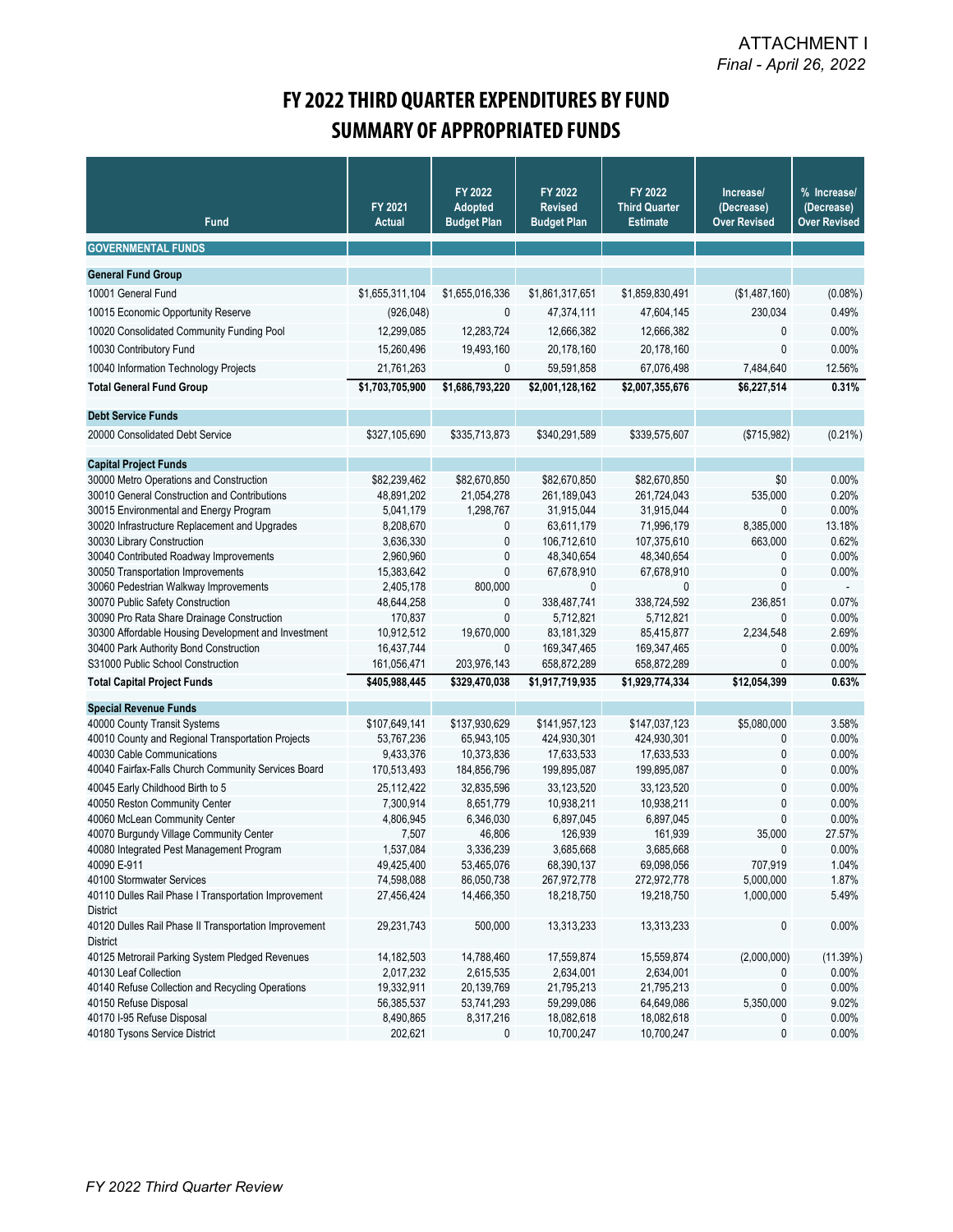## **FY 2022 THIRD QUARTER EXPENDITURES BY FUND SUMMARY OF APPROPRIATED FUNDS**

|                                                       |                          | FY 2022                       | FY 2022                              | FY 2022                                 | Increase/                         | % Increase/                       |
|-------------------------------------------------------|--------------------------|-------------------------------|--------------------------------------|-----------------------------------------|-----------------------------------|-----------------------------------|
| <b>Fund</b>                                           | FY 2021<br><b>Actual</b> | Adopted<br><b>Budget Plan</b> | <b>Revised</b><br><b>Budget Plan</b> | <b>Third Quarter</b><br><b>Estimate</b> | (Decrease)<br><b>Over Revised</b> | (Decrease)<br><b>Over Revised</b> |
| Special Revenue Funds (Cont.)                         |                          |                               |                                      |                                         |                                   |                                   |
| 40190 Reston Service District                         | \$52,688                 | \$0                           | \$862,560                            | \$862,560                               | \$0                               | 0.00%                             |
| 40300 Housing Trust Fund                              | 6,354,210                | 3,667,191                     | 23,021,190                           | 23,021,190                              | $\mathbf{0}$                      | 0.00%                             |
| 40330 Elderly Housing Programs                        | 3,233,208                | 2,435,868                     | 2,480,942                            | 3,817,013                               | 1,336,071                         | 53.85%                            |
| 50000 Federal/State Grants                            | 231,050,638              | 118,138,075                   | 543,534,510                          | 571,085,391                             | 27,550,881                        | 5.07%                             |
| 50800 Community Development Block Grant               | 23,573,088               | 5,960,799                     | 16,390,155                           | 16,390,155                              | 0                                 | 0.00%                             |
| 50810 HOME Investment Partnerships Program            | 3,438,156                | 2,141,854                     | 12,751,196                           | 12,751,196                              | $\mathbf{0}$                      | 0.00%                             |
| S10000 Public School Operating                        | 2,942,528,053            | 3,044,345,859                 | 3,539,123,072                        | 3,524,522,938                           | (14,600,134)                      | $(0.41\%)$                        |
| S40000 Public School Food and Nutrition Services      | 67,194,263               | 86,373,274                    | 94,400,662                           | 94,400,662                              | 0                                 | 0.00%                             |
| S43000 Public School Adult and Community Education    | 7,112,179                | 8,401,558                     | 8,473,446                            | 8,792,226                               | 318,780                           | 3.76%                             |
| S50000 Public School Grants & Self Supporting         | 63,123,362               | 82,091,763                    | 141,340,066                          | 201,192,755                             | 59,852,689                        | 42.35%                            |
| Programs                                              |                          |                               |                                      |                                         |                                   |                                   |
| <b>Total Special Revenue Funds</b>                    | \$4,009,111,287          | \$4,057,961,494               | \$5,719,531,163                      | \$5,809,162,369                         | \$89,631,206                      | 1.57%                             |
| <b>TOTAL GOVERNMENTAL FUNDS</b>                       | \$6,445,911,322          | \$6,409,938,625               | \$9,978,670,849                      | \$10,085,867,986                        | \$107,197,137                     | 1.07%                             |
| <b>PROPRIETARY FUNDS</b>                              |                          |                               |                                      |                                         |                                   |                                   |
| <b>Internal Service Funds</b>                         |                          |                               |                                      |                                         |                                   |                                   |
| 60000 County Insurance                                | \$24,437,144             | \$31,565,173                  | \$43,565,943                         | \$43,565,943                            | \$0                               | 0.00%                             |
| 60010 Department of Vehicle Services                  | 61,602,232               | 84, 177, 317                  | 89,669,996                           | 95.961.151                              | 6,291,155                         | 7.02%                             |
| 60020 Document Services                               | 9,508,623                | 9,227,924                     | 9,605,926                            | 9,605,926                               | 0                                 | 0.00%                             |
| 60030 Technology Infrastructure Services              | 43,875,092               | 47,774,739                    | 60,015,286                           | 64,814,089                              | 4,798,803                         | 8.00%                             |
| 60040 Health Benefits                                 | 178,475,276              | 176,514,488                   | 206,913,153                          | 206,913,153                             | 0                                 | 0.00%                             |
| S60000 Public School Insurance                        | 16,263,589               | 19,177,238                    | 20,025,785                           | 20,025,785                              | 0                                 | 0.00%                             |
| S62000 Public School Health and Flexible Benefits     | 446,493,115              | 567,938,109                   | 593,117,192                          | 593,117,192                             | 0                                 | 0.00%                             |
| <b>Total Internal Service Funds</b>                   | \$780,655,071            | \$936,374,988                 | \$1,022,913,281                      | \$1,034,003,239                         | \$11,089,958                      | 1.08%                             |
| <b>Enterprise Funds</b>                               |                          |                               |                                      |                                         |                                   |                                   |
| 69010 Sewer Operation and Maintenance                 | \$105,517,872            | \$113,528,060                 | \$120,126,915                        | \$120,164,268                           | \$37,353                          | 0.03%                             |
| 69020 Sewer Bond Parity Debt Service                  | 25,890,283               | 32,106,606                    | 32,106,606                           | 33,263,106                              | 1,156,500                         | 3.60%                             |
| 69040 Sewer Bond Subordinate Debt Service             | 25,213,477               | 25,689,605                    | 25,689,605                           | 25,689,605                              | 0                                 | 0.00%                             |
| 69300 Sewer Construction Improvements                 | 86,233,313               | 86,000,000                    | 131,077,740                          | 131,077,740                             | 0                                 | 0.00%                             |
| 69310 Sewer Bond Construction                         | 41,199,008               | 0                             | 202,404,431                          | 202,404,431                             | 0                                 | 0.00%                             |
| <b>Total Enterprise Funds</b>                         | \$284,053,953            | \$257,324,271                 | \$511,405,297                        | \$512,599,150                           | \$1,193,853                       | 0.23%                             |
| <b>TOTAL PROPRIETARY FUNDS</b>                        | \$1,064,709,024          | \$1,193,699,259               | \$1,534,318,578                      | \$1,546,602,389                         | \$12,283,811                      | 0.80%                             |
| <b>FIDUCIARY FUNDS</b>                                |                          |                               |                                      |                                         |                                   |                                   |
| <b>Custodial Funds</b>                                |                          |                               |                                      |                                         |                                   |                                   |
| 70000 Route 28 Tax District                           | \$11,805,684             | \$11,826,948                  | \$11,827,898                         | \$11,827,898                            | \$0                               | 0.00%                             |
| 70040 Mosaic District Community Development Authority | 2,832,300                | 4,882,023                     | 4,882,023                            | 4,882,023                               | 0                                 | 0.00%                             |
| <b>Total Custodial Funds</b>                          | \$14,637,984             | \$16,708,971                  | \$16,709,921                         | \$16,709,921                            | \$0                               | $0.00\%$                          |
| <b>Trust Funds</b>                                    |                          |                               |                                      |                                         |                                   |                                   |
| 73000 Employees' Retirement Trust                     | \$413,760,682            | \$426,470,138                 | \$426,493,508                        | \$433,393,508                           | \$6,900,000                       | 1.62%                             |
| 73010 Uniformed Employees Retirement Trust            | 143,350,436              | 142,615,196                   | 142,620,204                          | 147,820,204                             | 5,200,000                         | 3.65%                             |
| 73020 Police Retirement Trust                         | 109,992,865              | 113,665,556                   | 113,670,564                          | 122,270,564                             | 8,600,000                         | 7.57%                             |
| 73030 OPEB Trust                                      | 23,660,459               | 13,605,968                    | 13,605,968                           | 25,362,825                              | 11,756,857                        | 86.41%                            |
|                                                       |                          |                               |                                      |                                         |                                   |                                   |